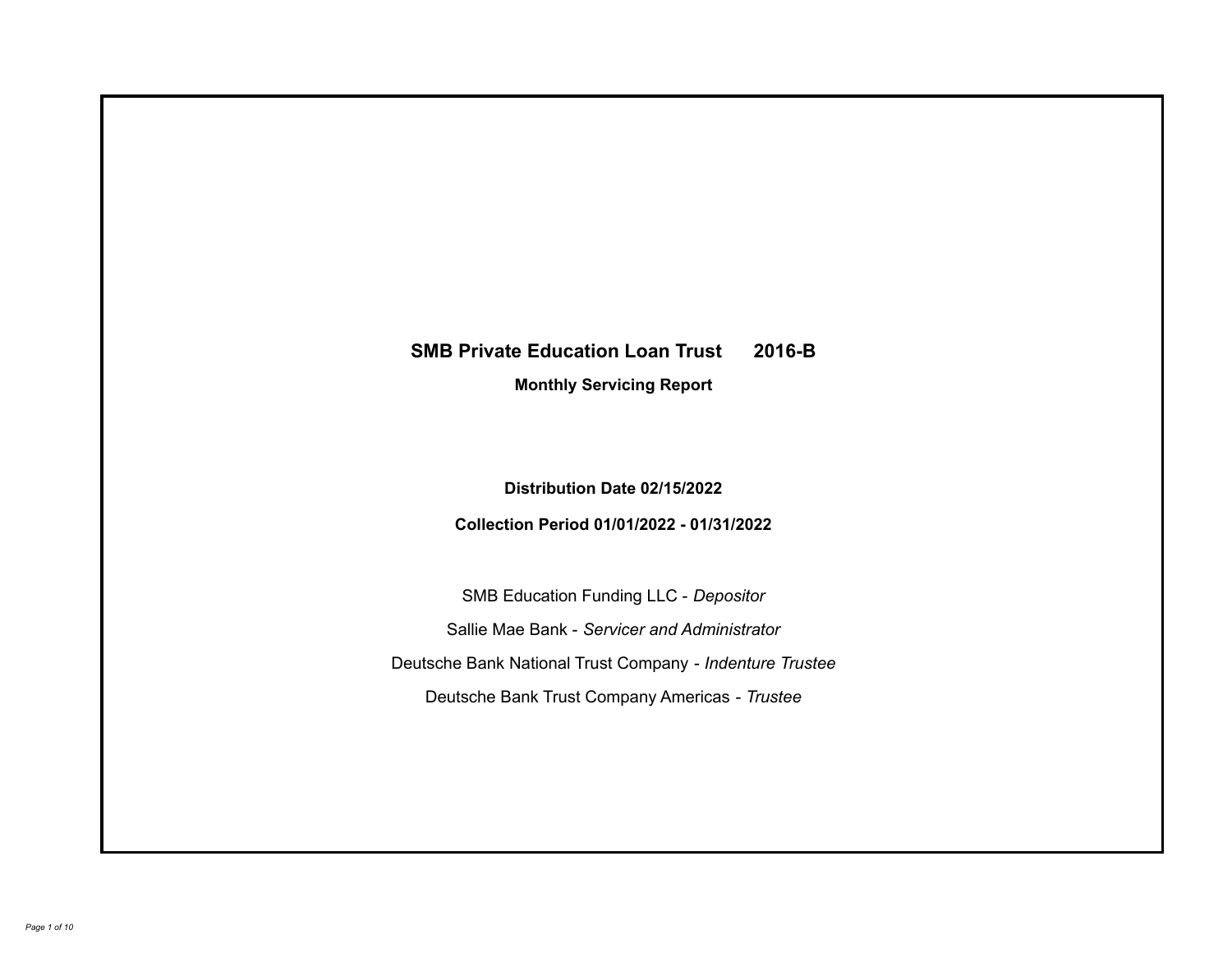A

| <b>Student Loan Portfolio Characteristics</b>                    | <b>Settlement Date</b><br>07/21/2016 | 12/31/2021                       | 01/31/2022                       |
|------------------------------------------------------------------|--------------------------------------|----------------------------------|----------------------------------|
| <b>Principal Balance</b><br>Interest to be Capitalized Balance   | \$703,406,286.90<br>39,070,055.43    | \$274,092,792.19<br>8,023,283.89 | \$268,029,297.83<br>7,775,558.71 |
| Pool Balance                                                     | \$742,476,342.33                     | \$282,116,076.08                 | \$275,804,856.54                 |
| Weighted Average Coupon (WAC)<br>Weighted Average Remaining Term | 8.17%<br>132.26                      | 7.70%<br>126.35                  | 7.72%<br>126.18                  |
| Number of Loans                                                  | 63,942                               | 25,501                           | 24,974                           |
| Number of Borrowers                                              | 61,393                               | 24,441                           | 23,932                           |
| Pool Factor                                                      |                                      | 0.379966418                      | 0.371466188                      |
| Since Issued Total Constant Prepayment Rate (1)                  |                                      | 9.78%                            | 9.80%                            |

| <b>Debt Securities</b> | <b>Cusip/Isin</b> | 01/18/2022      | 02/15/2022      |
|------------------------|-------------------|-----------------|-----------------|
| A <sub>2</sub> A       | 78449GAB5         | \$90,301,760.27 | \$87,596,738.75 |
| A2B                    | 78449GAC3         | \$57,179,492.99 | \$55,466,660.83 |
|                        | 78449GAD1         | \$50,000,000.00 | \$50,000,000.00 |

| $\sim$<br>ັ | <b>Certificates</b> | Cusip/Isin | 01/18/2022   | 02/15/2022   |
|-------------|---------------------|------------|--------------|--------------|
|             | Residual            | 78449G109  | \$100,000.00 | \$100,000.00 |

| - | <b>Account Balances</b> | 01/18/2022                     | 02/15/2022  |
|---|-------------------------|--------------------------------|-------------|
|   | Reserve Account Balance | $A$ 0.00 $\pm$<br>1,868,916.00 | .868,916.00 |

| <b>Asset / Liability</b>               | 01/18/2022      | 02/15/2022      |
|----------------------------------------|-----------------|-----------------|
| Overcollateralization Percentage       | 30.00%          | 30.00%          |
| Specified Overcollateralization Amount | \$84,634,822.82 | \$82,741,456.96 |
| Actual Overcollateralization Amount    | \$84,634,822.82 | \$82,741,456.96 |

(1) For additional information, see 'Since Issued CPR Methodology' found in section VIII of this report .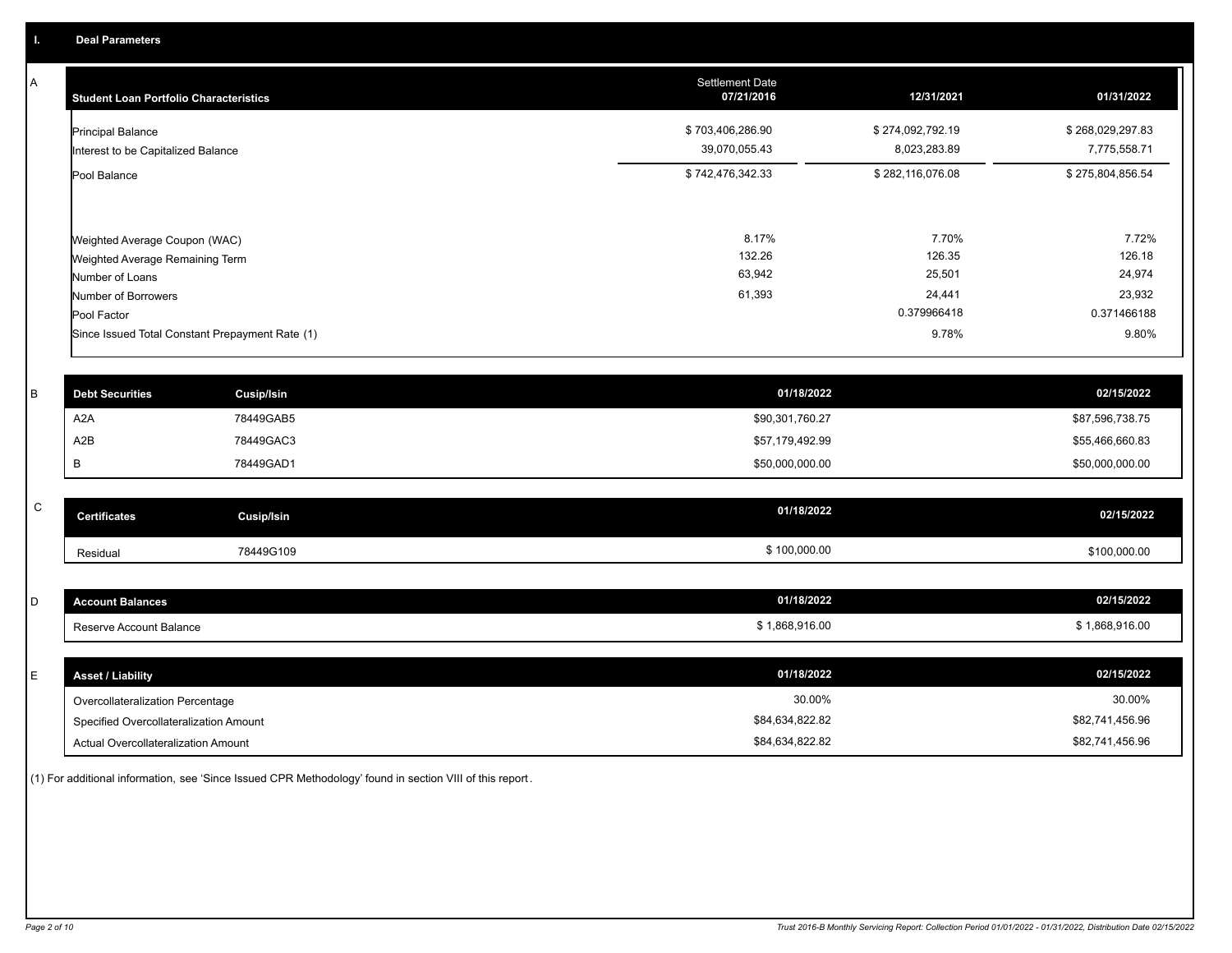## **II. 2016-B Trust Activity 01/01/2022 through 01/31/2022**

## **Total Principal Receipts \$ 6,046,334.35**  Other Principal Deposits 61,006.70 Servicer Principal Reimbursement 0.00 Seller Principal Reimbursement 0.00 Borrower Principal 5,985,327.65 A **Student Loan Principal Receipts**

### B **Student Loan Interest Receipts**

| <b>Total Interest Receipts</b>  | \$1,515,667.17 |
|---------------------------------|----------------|
| Other Interest Deposits         | 462.52         |
| Servicer Interest Reimbursement | 0.00           |
| Seller Interest Reimbursement   | 0.00           |
| <b>Borrower Interest</b>        | 1,515,204.65   |

| C       | <b>Recoveries on Realized Losses</b>                             | \$77,388.53    |
|---------|------------------------------------------------------------------|----------------|
| D       | <b>Investment Income</b>                                         | \$188.12       |
| Е       | <b>Funds Borrowed from Next Collection Period</b>                | \$0.00         |
| F.      | <b>Funds Repaid from Prior Collection Period</b>                 | \$0.00         |
| G       | Loan Sale or Purchase Proceeds                                   | \$0.00         |
| H       | <b>Initial Deposits to Distribution Account</b>                  | \$0.00         |
|         | <b>Excess Transferred from Other Accounts</b>                    | \$0.00         |
| J       | <b>Borrower Benefit Reimbursements</b>                           | \$0.00         |
| K       | <b>Other Deposits</b>                                            | \$0.00         |
|         | <b>Other Fees Collected</b>                                      | \$0.00         |
| М       | <b>AVAILABLE FUNDS</b>                                           | \$7,639,578.17 |
| N       | Non-Cash Principal Activity During Collection Period             | \$(17,160.01)  |
| $\circ$ | Aggregate Purchased Amounts by the Depositor, Servicer or Seller | \$61,469.22    |
| P       | Aggregate Loan Substitutions                                     | \$0.00         |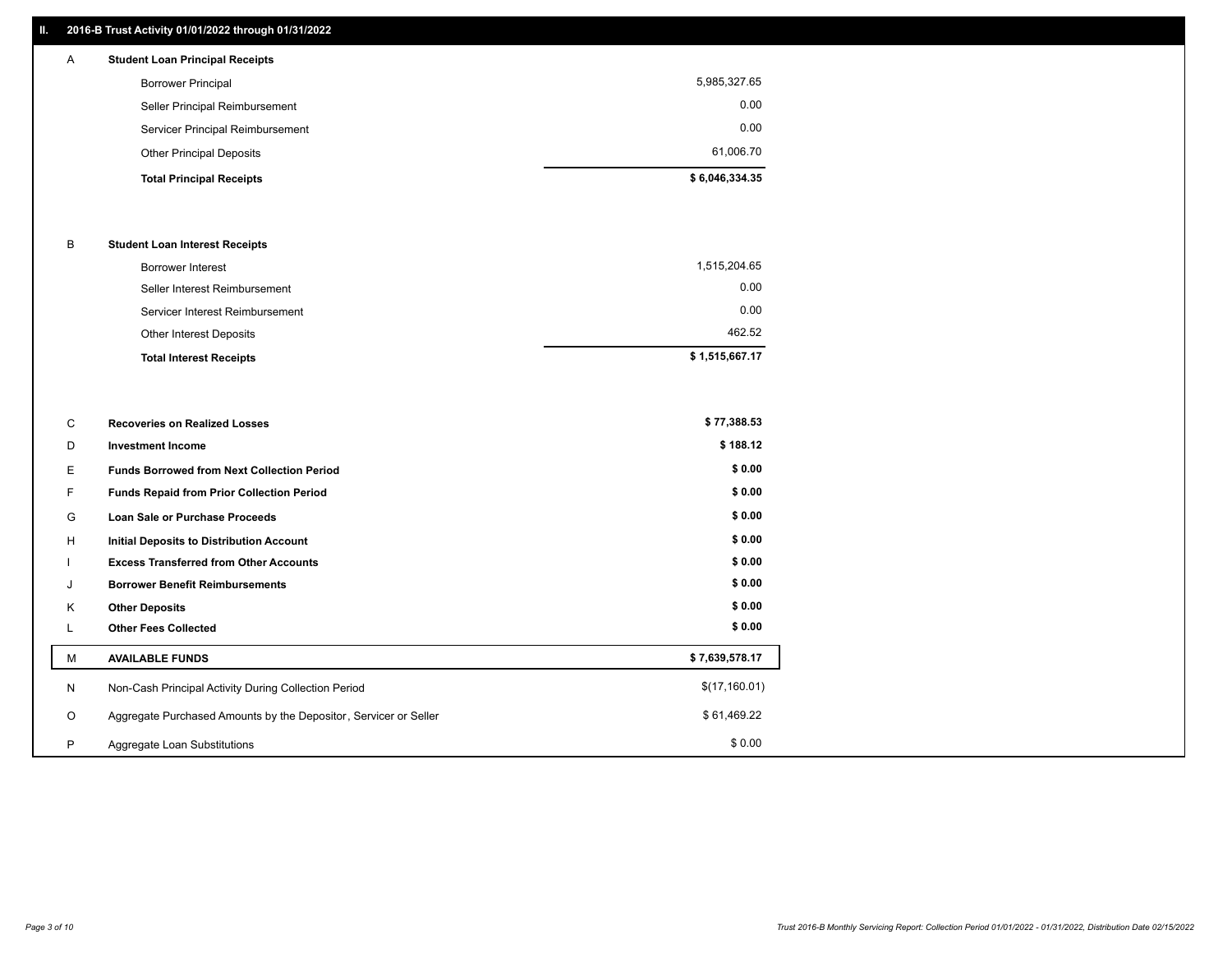|                   |                       |                          |         |                                                           | <b>Loans by Repayment Status</b> |                            |                          |         |                                                           |                |                            |
|-------------------|-----------------------|--------------------------|---------|-----------------------------------------------------------|----------------------------------|----------------------------|--------------------------|---------|-----------------------------------------------------------|----------------|----------------------------|
|                   |                       |                          |         | 01/31/2022                                                |                                  |                            |                          |         | 12/31/2021                                                |                |                            |
|                   |                       | <b>Wtd Avg</b><br>Coupon | # Loans | Principal and<br><b>Interest Accrued</b><br>to Capitalize | % of Principal                   | % of Loans in<br>Repay (1) | <b>Wtd Avg</b><br>Coupon | # Loans | Principal and<br><b>Interest Accrued</b><br>to Capitalize | % of Principal | % of Loans in<br>Repay (1) |
| INTERIM:          | IN SCHOOL             | 8.94%                    | 318     | \$5,183,120.40                                            | 1.879%                           | $-$ %                      | 8.90%                    | 348     | \$5,737,424.00                                            | 2.034%         | $-$ %                      |
|                   | <b>GRACE</b>          | 8.71%                    | 131     | \$2,293,680.16                                            | 0.832%                           | $-$ %                      | 8.62%                    | 117     | \$1,969,805.03                                            | 0.698%         | $-$ %                      |
|                   | <b>DEFERMENT</b>      | 8.69%                    | 1,666   | \$23,778,940.84                                           | 8.622%                           | $-$ %                      | 8.69%                    | 1,793   | \$25,482,115.31                                           | 9.032%         | $-$ %                      |
| <b>REPAYMENT:</b> | <b>CURRENT</b>        | 7.56%                    | 21,603  | \$226,695,504.13                                          | 82.194%                          | 92.699%                    | 7.54%                    | 22,039  | \$231,975,572.81                                          | 82.227%        | 93.190%                    |
|                   | 30-59 DAYS DELINQUENT | 8.28%                    | 520     | \$7,544,908.00                                            | 2.736%                           | 3.085%                     | 7.92%                    | 497     | \$6,649,474.65                                            | 2.357%         | 2.671%                     |
|                   | 60-89 DAYS DELINQUENT | 8.04%                    | 261     | \$3,580,016.24                                            | 1.298%                           | 1.464%                     | 8.03%                    | 220     | \$3,234,153.05                                            | 1.146%         | 1.299%                     |
|                   | 90+ DAYS DELINQUENT   | 7.76%                    | 174     | \$2,625,059.92                                            | 0.952%                           | 1.073%                     | 8.34%                    | 147     | \$2,234,602.98                                            | 0.792%         | 0.898%                     |
|                   | <b>FORBEARANCE</b>    | 7.09%                    | 301     | \$4,103,626.85                                            | 1.488%                           | 1.678%                     | 7.56%                    | 340     | \$4,832,928.25                                            | 1.713%         | 1.942%                     |
| <b>TOTAL</b>      |                       |                          | 24,974  | \$275,804,856.54                                          | 100.00%                          | 100.00%                    |                          | 25,501  | \$282,116,076.08                                          | 100.00%        | 100.00%                    |

Percentages may not total 100% due to rounding \*

1 Loans classified in "Repayment" include any loan for which interim interest only, \$25 fixed payments or full principal and interest payments are due.

|                              |                                                                                                                                                                              |                          |         |                                                           | <b>Loans by Borrower Status</b> |                                |                          |         |                                                           |                |                                |
|------------------------------|------------------------------------------------------------------------------------------------------------------------------------------------------------------------------|--------------------------|---------|-----------------------------------------------------------|---------------------------------|--------------------------------|--------------------------|---------|-----------------------------------------------------------|----------------|--------------------------------|
|                              |                                                                                                                                                                              |                          |         | 01/31/2022                                                |                                 |                                | 12/31/2021               |         |                                                           |                |                                |
|                              |                                                                                                                                                                              | <b>Wtd Avg</b><br>Coupon | # Loans | Principal and<br><b>Interest Accrued</b><br>to Capitalize | % of Principal                  | % of Loans in<br>P&I Repay (2) | <b>Wtd Avg</b><br>Coupon | # Loans | Principal and<br><b>Interest Accrued</b><br>to Capitalize | % of Principal | % of Loans in<br>P&I Repay (2) |
| <b>INTERIM:</b>              | IN SCHOOL                                                                                                                                                                    | 8.43%                    | 581     | \$9,600,674.51                                            | 3.481%                          | $-$ %                          | 8.43%                    | 649     | \$10,689,112.58                                           | 3.789%         | $-$ %                          |
|                              | <b>GRACE</b>                                                                                                                                                                 | 8.47%                    | 229     | \$3,784,450.76                                            | 1.372%                          | $-$ %                          | 8.43%                    | 191     | \$3,067,131.72                                            | 1.087%         | $-$ %                          |
|                              | <b>DEFERMENT</b>                                                                                                                                                             | 8.26%                    | 3,010   | \$40,604,019.30                                           | 14.722%                         | $-$ %                          | 8.26%                    | 3,225   | \$43,260,147.57                                           | 15.334%        | $-$ %                          |
| P&I REPAYMENT:               | <b>CURRENT</b>                                                                                                                                                               | 7.55%                    | 19,922  | \$204,314,491.49                                          | 74.079%                         | 92.110%                        | 7.52%                    | 20,272  | \$208,640,901.25                                          | 73.956%        | 92.688%                        |
|                              | 30-59 DAYS DELINQUENT                                                                                                                                                        | 8.27%                    | 510     | \$7,399,090.91                                            | 2.683%                          | 3.336%                         | 7.94%                    | 461     | \$6,202,348.55                                            | 2.199%         | 2.755%                         |
|                              | 60-89 DAYS DELINQUENT                                                                                                                                                        | 8.06%                    | 249     | \$3,399,049.75                                            | 1.232%                          | 1.532%                         | 8.02%                    | 216     | \$3,188,903.18                                            | 1.130%         | 1.417%                         |
|                              | 90+ DAYS DELINQUENT                                                                                                                                                          | 7.75%                    | 172     | \$2,599,452.97                                            | 0.942%                          | 1.172%                         | 8.34%                    | 147     | \$2,234,602.98                                            | 0.792%         | 0.993%                         |
|                              | FORBEARANCE                                                                                                                                                                  | 7.09%                    | 301     | \$4,103,626.85                                            | 1.488%                          | 1.850%                         | 7.56%                    | 340     | \$4,832,928.25                                            | 1.713%         | 2.147%                         |
| <b>TOTAL</b><br>$\star$<br>2 | Percentages may not total 100% due to rounding<br>Loans classified in "P&I Repayment" includes only those loans for which scheduled principal and interest payments are due. |                          | 24,974  | \$275,804,856.54                                          | 100.00%                         | 100.00%                        |                          | 25,501  | \$282,116,076.08                                          | 100.00%        | 100.00%                        |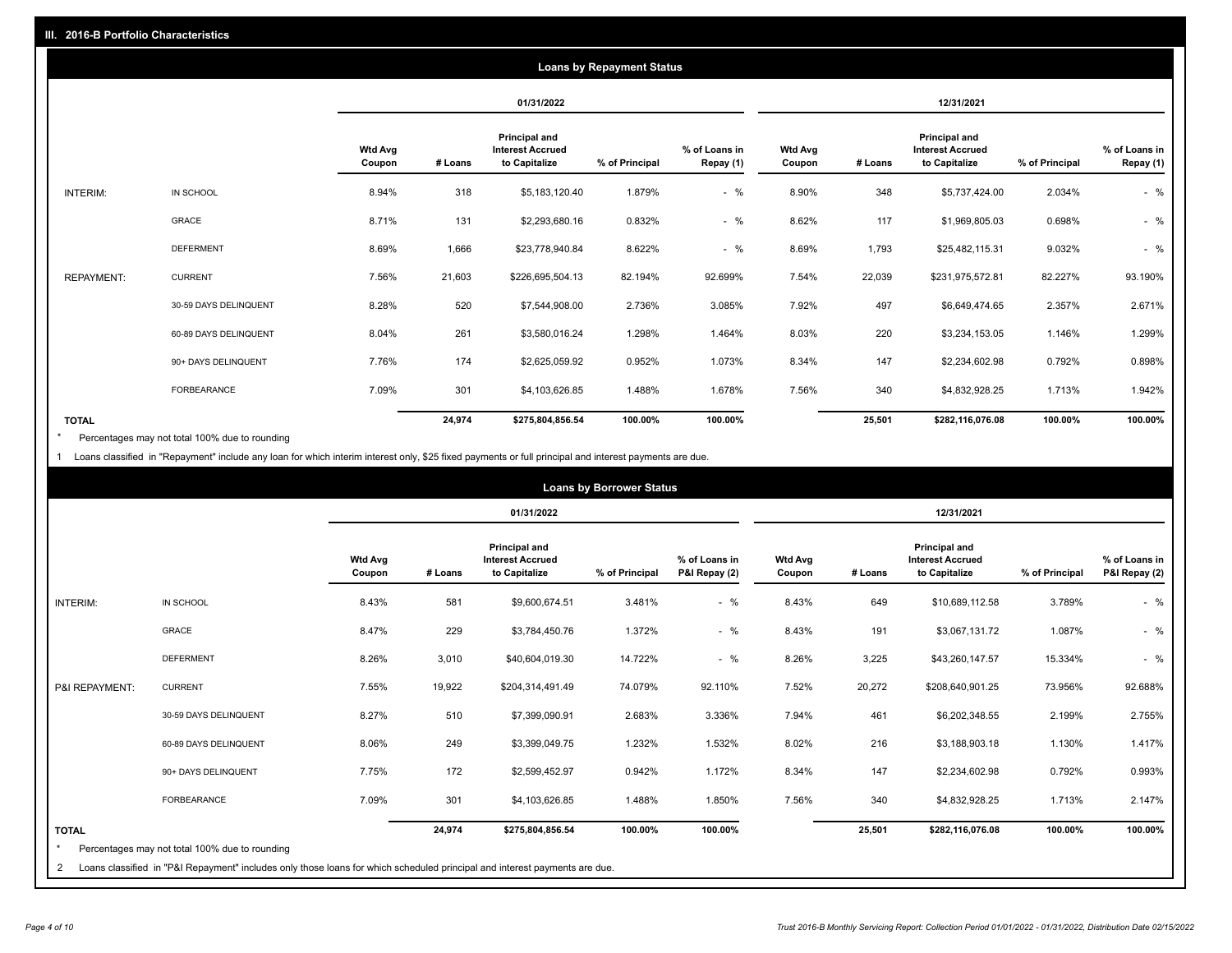| \$275,804,856.54<br>\$282,116,076.08<br>24,974<br>25,501<br>23,932<br>24,441<br>7.72%<br>7.70%<br>126.18<br>126.35<br>93.3%<br>93.3%<br>6.7%<br>6.7%<br>\$1,769,552.33<br>\$1,802,707.52<br>\$10,371,660.08<br>\$10,637,179.91<br>\$505,939.14<br>\$429,505.24<br>\$35,293,020.06<br>\$34,787,080.92<br>\$77,388.53<br>\$68,322.54<br>\$5,457,278.78<br>\$5,379,890.25<br>\$428,550.61<br>\$361,182.70<br>\$29,835,741.28<br>\$29,407,190.67<br>\$490,224.40<br>\$846,935.87<br>9.80%<br>9.78%<br>\$0.00<br>\$0.00<br>\$0.00<br>\$0.00<br>\$0.00<br>\$0.00<br>\$0.00<br>\$0.00<br>\$0.00<br>\$0.00<br>\$0.00<br>\$0.00<br>\$24,484,563.40<br>\$25,577,157.64<br>11.25%<br>11.62%<br>2.79%<br>2.34%<br>% Gross Principal Realized Loss - Cumulative as a % of |                                                                                                  | 1/31/2022 | 12/31/2021 |  |
|--------------------------------------------------------------------------------------------------------------------------------------------------------------------------------------------------------------------------------------------------------------------------------------------------------------------------------------------------------------------------------------------------------------------------------------------------------------------------------------------------------------------------------------------------------------------------------------------------------------------------------------------------------------------------------------------------------------------------------------------------------------|--------------------------------------------------------------------------------------------------|-----------|------------|--|
|                                                                                                                                                                                                                                                                                                                                                                                                                                                                                                                                                                                                                                                                                                                                                              | Pool Balance                                                                                     |           |            |  |
|                                                                                                                                                                                                                                                                                                                                                                                                                                                                                                                                                                                                                                                                                                                                                              | Total # Loans                                                                                    |           |            |  |
|                                                                                                                                                                                                                                                                                                                                                                                                                                                                                                                                                                                                                                                                                                                                                              | Total # Borrowers                                                                                |           |            |  |
|                                                                                                                                                                                                                                                                                                                                                                                                                                                                                                                                                                                                                                                                                                                                                              | Weighted Average Coupon                                                                          |           |            |  |
|                                                                                                                                                                                                                                                                                                                                                                                                                                                                                                                                                                                                                                                                                                                                                              | Weighted Average Remaining Term                                                                  |           |            |  |
|                                                                                                                                                                                                                                                                                                                                                                                                                                                                                                                                                                                                                                                                                                                                                              | Percent of Pool - Cosigned                                                                       |           |            |  |
|                                                                                                                                                                                                                                                                                                                                                                                                                                                                                                                                                                                                                                                                                                                                                              | Percent of Pool - Non Cosigned                                                                   |           |            |  |
|                                                                                                                                                                                                                                                                                                                                                                                                                                                                                                                                                                                                                                                                                                                                                              | Borrower Interest Accrued for Period                                                             |           |            |  |
|                                                                                                                                                                                                                                                                                                                                                                                                                                                                                                                                                                                                                                                                                                                                                              | Outstanding Borrower Interest Accrued                                                            |           |            |  |
|                                                                                                                                                                                                                                                                                                                                                                                                                                                                                                                                                                                                                                                                                                                                                              | Gross Principal Realized Loss - Periodic *                                                       |           |            |  |
|                                                                                                                                                                                                                                                                                                                                                                                                                                                                                                                                                                                                                                                                                                                                                              | Gross Principal Realized Loss - Cumulative *                                                     |           |            |  |
|                                                                                                                                                                                                                                                                                                                                                                                                                                                                                                                                                                                                                                                                                                                                                              | Recoveries on Realized Losses - Periodic                                                         |           |            |  |
|                                                                                                                                                                                                                                                                                                                                                                                                                                                                                                                                                                                                                                                                                                                                                              | Recoveries on Realized Losses - Cumulative                                                       |           |            |  |
|                                                                                                                                                                                                                                                                                                                                                                                                                                                                                                                                                                                                                                                                                                                                                              | Net Losses - Periodic                                                                            |           |            |  |
|                                                                                                                                                                                                                                                                                                                                                                                                                                                                                                                                                                                                                                                                                                                                                              | Net Losses - Cumulative                                                                          |           |            |  |
|                                                                                                                                                                                                                                                                                                                                                                                                                                                                                                                                                                                                                                                                                                                                                              | Non-Cash Principal Activity - Capitalized Interest                                               |           |            |  |
|                                                                                                                                                                                                                                                                                                                                                                                                                                                                                                                                                                                                                                                                                                                                                              | Since Issued Total Constant Prepayment Rate (CPR) (1)                                            |           |            |  |
|                                                                                                                                                                                                                                                                                                                                                                                                                                                                                                                                                                                                                                                                                                                                                              | <b>Loan Substitutions</b>                                                                        |           |            |  |
|                                                                                                                                                                                                                                                                                                                                                                                                                                                                                                                                                                                                                                                                                                                                                              | <b>Cumulative Loan Substitutions</b>                                                             |           |            |  |
|                                                                                                                                                                                                                                                                                                                                                                                                                                                                                                                                                                                                                                                                                                                                                              | <b>Unpaid Servicing Fees</b>                                                                     |           |            |  |
|                                                                                                                                                                                                                                                                                                                                                                                                                                                                                                                                                                                                                                                                                                                                                              | <b>Unpaid Administration Fees</b>                                                                |           |            |  |
|                                                                                                                                                                                                                                                                                                                                                                                                                                                                                                                                                                                                                                                                                                                                                              | <b>Unpaid Carryover Servicing Fees</b>                                                           |           |            |  |
|                                                                                                                                                                                                                                                                                                                                                                                                                                                                                                                                                                                                                                                                                                                                                              | Note Interest Shortfall                                                                          |           |            |  |
|                                                                                                                                                                                                                                                                                                                                                                                                                                                                                                                                                                                                                                                                                                                                                              | Loans in Modification                                                                            |           |            |  |
|                                                                                                                                                                                                                                                                                                                                                                                                                                                                                                                                                                                                                                                                                                                                                              | % of Loans in Modification as a % of Loans in Repayment (P&I)                                    |           |            |  |
|                                                                                                                                                                                                                                                                                                                                                                                                                                                                                                                                                                                                                                                                                                                                                              |                                                                                                  |           |            |  |
|                                                                                                                                                                                                                                                                                                                                                                                                                                                                                                                                                                                                                                                                                                                                                              | % Annualized Gross Principal Realized Loss - Periodic as a %<br>of Loans in Repayment (P&I) * 12 |           |            |  |
|                                                                                                                                                                                                                                                                                                                                                                                                                                                                                                                                                                                                                                                                                                                                                              |                                                                                                  |           |            |  |
|                                                                                                                                                                                                                                                                                                                                                                                                                                                                                                                                                                                                                                                                                                                                                              | Original Pool Balance                                                                            | 4.75%     | 4.69%      |  |

\* In accordance with the Servicer's current policies and procedures, after September 1, 2017 loans subject to bankruptcy claims generally will not be reported as a charged- off unless and until they are delinquent for 120

(1) For additional information, see 'Since Issued CPR Methodology' found in section VIII of this report .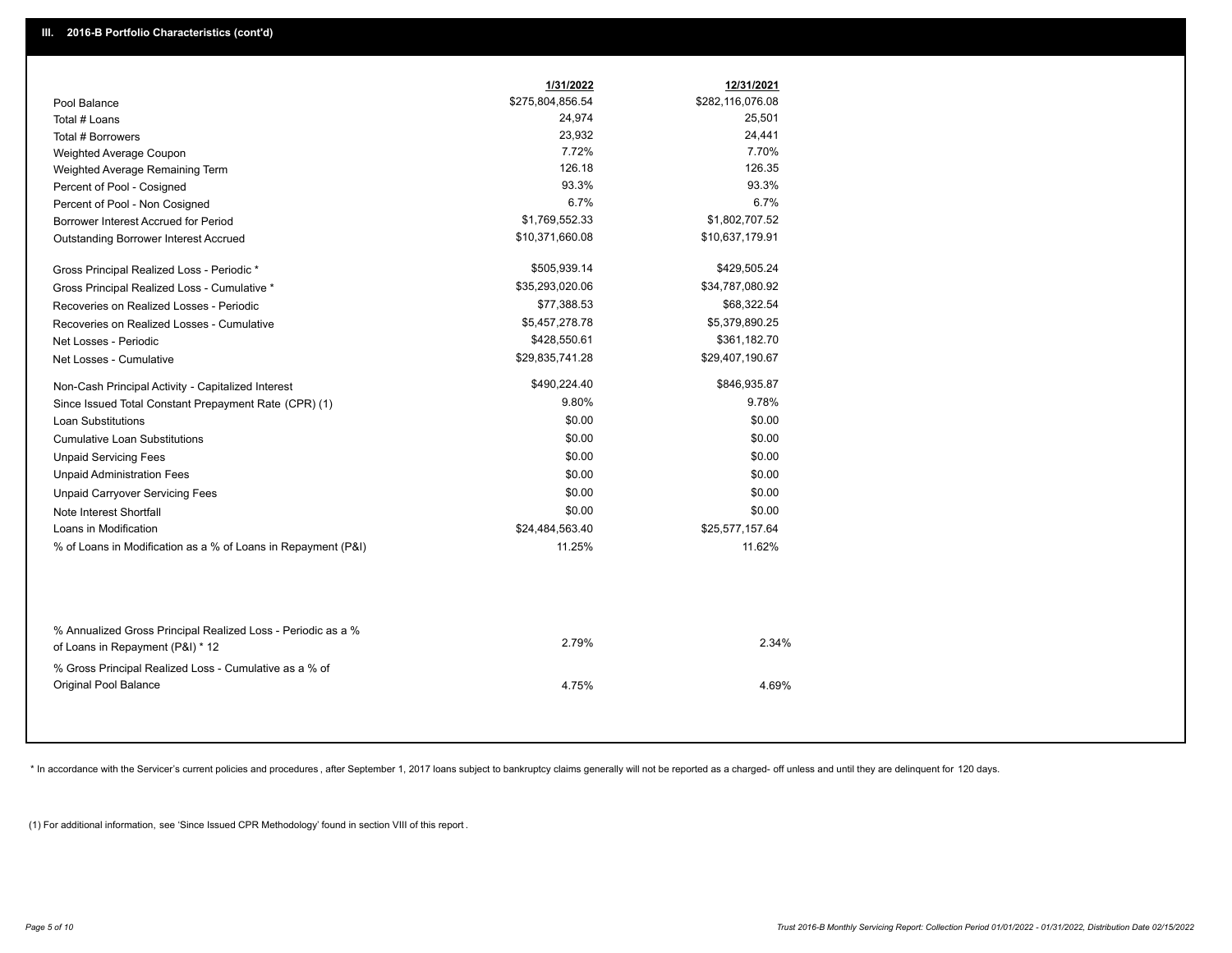#### **Loan Program**  A

|                                    | Weighted<br>Average | # LOANS | <b>\$ AMOUNT</b> | $%$ *    |
|------------------------------------|---------------------|---------|------------------|----------|
| - Smart Option Interest-Only Loans | 6.70%               | 4,834   | \$35,424,489.57  | 12.844%  |
| - Smart Option Fixed Pay Loans     | 7.67%               | 6,654   | \$87,098,677.57  | 31.580%  |
| - Smart Option Deferred Loans      | 7.98%               | 13.486  | \$153,281,689.40 | 55.576%  |
| - Other Loan Programs              | $0.00\%$            |         | \$0.00           | 0.000%   |
| <b>Total</b>                       | 7.72%               | 24,974  | \$275,804,856.54 | 100.000% |

\* Percentages may not total 100% due to rounding

B

C

**Index Type**

|                       | Weighted<br>Average | # LOANS  | <b>\$ AMOUNT</b> | $%$ *     |
|-----------------------|---------------------|----------|------------------|-----------|
| - Fixed Rate Loans    | 7.78%               | 5,106    | \$67,809,010.06  | 24.586%   |
| - LIBOR Indexed Loans | 7.70%               | 19,868   | \$207,995,846.48 | 75.414%   |
| - Other Index Rates   | $0.00\%$            | $\Omega$ | \$0.00           | $0.000\%$ |
| <b>Total</b>          | 7.72%               | 24,974   | \$275,804,856.54 | 100.000%  |

\* Percentages may not total 100% due to rounding

## **Weighted Average Recent FICO**

| (2)<br>Wtd Avg Recent FICO Band                                                                                                                                                                                                                          | # LOANS | <b>S AMOUNT</b>  | %        |
|----------------------------------------------------------------------------------------------------------------------------------------------------------------------------------------------------------------------------------------------------------|---------|------------------|----------|
| $0 - 639$                                                                                                                                                                                                                                                | 1,642   | \$19,907,191.96  | 7.218%   |
| 640 - 669                                                                                                                                                                                                                                                | 1,574   | \$18,299,115.42  | 6.635%   |
| 670 - 699                                                                                                                                                                                                                                                | 2,581   | \$30,566,181.82  | 11.083%  |
| 700 - 739                                                                                                                                                                                                                                                | 5,134   | \$59,413,236.18  | 21.542%  |
| $740 +$                                                                                                                                                                                                                                                  | 14,042  | \$147,617,648.73 | 53.522%  |
| $N/A^{(1)}$                                                                                                                                                                                                                                              |         | \$1,482.43       | 0.001%   |
| <b>Total</b>                                                                                                                                                                                                                                             | 24,974  | \$275,804,856.54 | 100.000% |
| * Percentages may not total 100% due to rounding<br>1 Includes trust private education loans where recent FICO is unavailable or obtaining recent FICO is prohibited by law<br>2 Recent FICO is updated in quarterly intervals; unless prohibited by law |         |                  |          |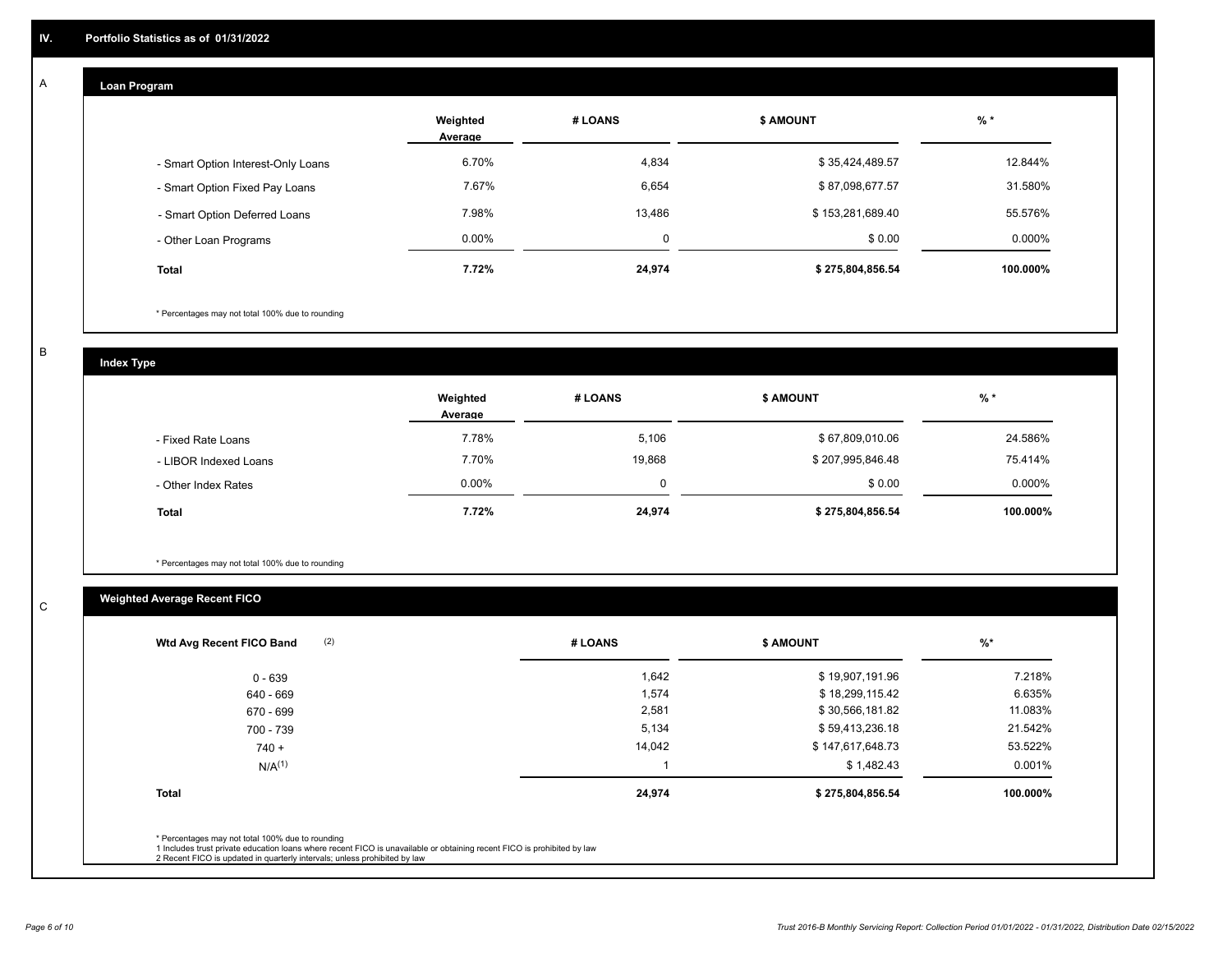| V. | 2016-B Reserve Account, Principal Distribution, and R-2 Certificate Calculations        |                  |
|----|-----------------------------------------------------------------------------------------|------------------|
| А. | <b>Reserve Account</b>                                                                  |                  |
|    | Specified Reserve Account Balance                                                       | \$1,868,916.00   |
|    | Actual Reserve Account Balance                                                          | \$1,868,916.00   |
| В. | <b>Principal Distribution Amount</b>                                                    |                  |
|    | Class A Notes Outstanding<br>i.                                                         | \$147,481,253.26 |
|    | Pool Balance<br>ii.                                                                     | \$275,804,856.54 |
|    | First Priority Principal Distribution Amount (i - ii)<br>iii.                           | \$0.00           |
|    | Class A and B Notes Outstanding<br>iv.                                                  | \$197,481,253.26 |
|    | First Priority Principal Distribution Amount<br>v.                                      | \$0.00           |
|    | Pool Balance<br>vi.                                                                     | \$275,804,856.54 |
|    | Specified Overcollateralization Amount<br>vii.                                          | \$82,741,456.96  |
|    | Regular Principal Distribution Amount (if (iv > 0, (iv - v) - (vi - vii))<br>viii.      | \$4,417,853.68   |
|    | Pool Balance<br>ix.                                                                     | \$275,804,856.54 |
|    | 10% of Initial Pool Balance<br>х.                                                       | \$74,247,634.23  |
|    | First Priority Principal Distribution Amount<br>xi.                                     | \$0.00           |
|    | Regular Principal Distribution Amount<br>xii.                                           | \$4,417,853.68   |
|    | Available Funds (after payment of waterfall items A through I)<br>xiii.                 | \$2,675,998.24   |
|    | Additional Principal Distribution Amount (if(vi <= x,min(xiii, vi - xi - xii)))<br>xiv. | \$0.00           |
|    |                                                                                         |                  |
| C. | R-2 Certificate                                                                         |                  |
|    | <b>Previous Notional Balance</b>                                                        | \$44,490,388.24  |
|    | Shortfall of Principal                                                                  | \$0.00           |
|    | Shortfall of Interest                                                                   | \$0.00           |
|    | <b>Current Notional Balance</b>                                                         | \$44,490,388.24  |
|    | Excess Distribution Allocated (1)                                                       | \$763,136.57     |
|    |                                                                                         |                  |
|    |                                                                                         |                  |

1. Until the notional amount of the R-2 Certificate is reduced to zero and if there is excess cash through the distribution available it will be distributed to the R-2 Certificate, otherwise the amount will be zero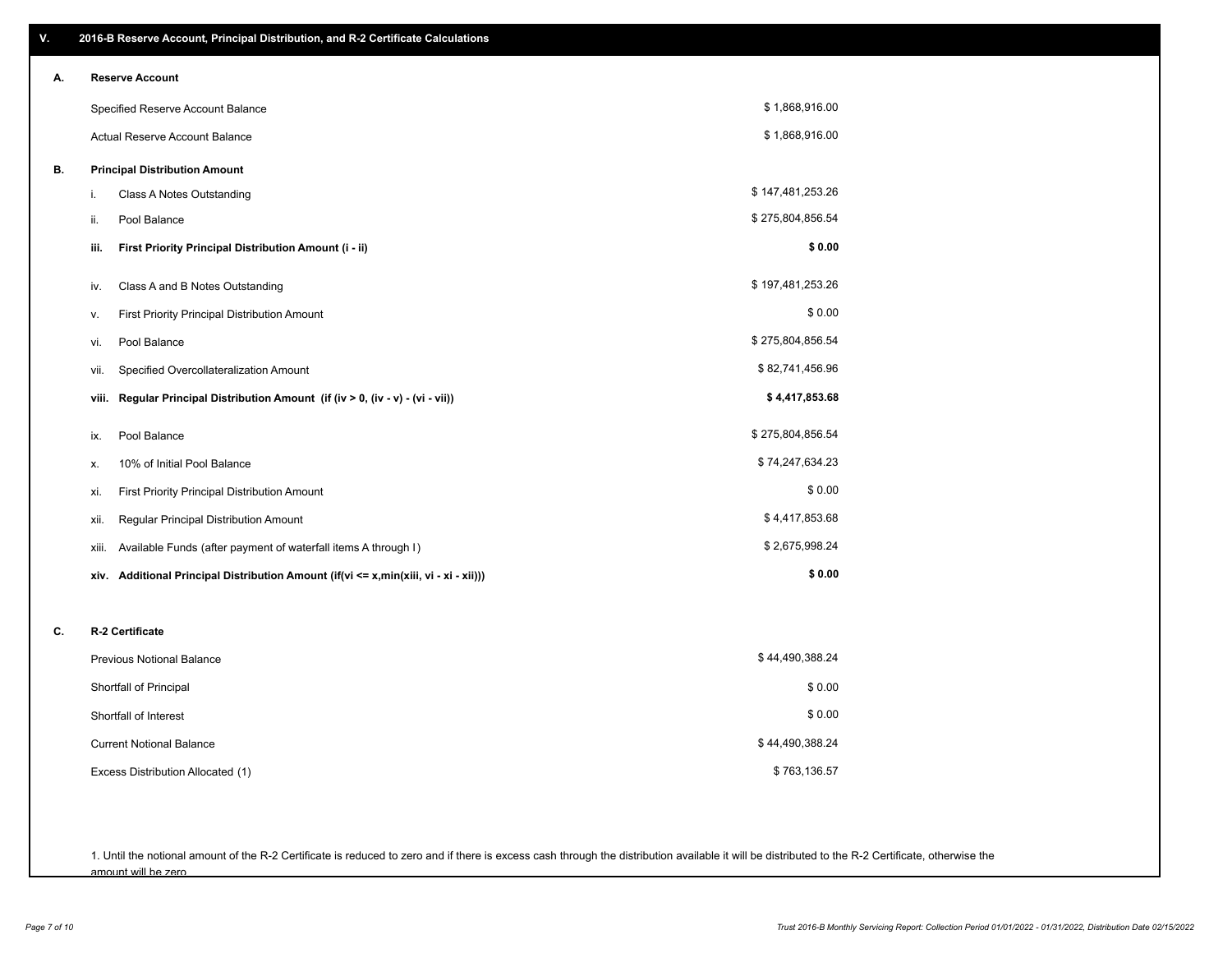|    |                                                         | Paid           | <b>Funds Balance</b> |
|----|---------------------------------------------------------|----------------|----------------------|
|    | <b>Total Available Funds</b>                            |                | \$7,639,578.17       |
| A  | <b>Trustee Fees</b>                                     | \$0.00         | \$7,639,578.17       |
| В  | <b>Servicing Fees</b>                                   | \$183,363.68   | \$7,456,214.49       |
| C  | i. Administration Fees                                  | \$8,333.00     | \$7,447,881.49       |
|    | ii. Unreimbursed Administrator Advances plus any Unpaid | \$600.00       | \$7,447,281.49       |
| D  | Class A Noteholders Interest Distribution Amount        | \$252,073.85   | \$7,195,207.64       |
| Е  | <b>First Priority Principal Payment</b>                 | \$0.00         | \$7,195,207.64       |
| F. | Class B Noteholders Interest Distribution Amount        | \$101,355.72   | \$7,093,851.92       |
| G  | <b>Reinstatement Reserve Account</b>                    | \$0.00         | \$7,093,851.92       |
| H  | Regular Principal Distribution                          | \$4,417,853.68 | \$2,675,998.24       |
|    | <b>Carryover Servicing Fees</b>                         | \$0.00         | \$2,675,998.24       |
| J  | Additional Principal Distribution Amount                | \$0.00         | \$2,675,998.24       |
| Κ  | Unpaid Expenses of Trustee                              | \$0.00         | \$2,675,998.24       |
| L  | Unpaid Expenses of Administrator                        | \$0.00         | \$2,675,998.24       |
| M  | i. Remaining Funds to the R-1 Certificateholder(s)      | \$1,912,861.67 | \$763,136.57         |
|    | ii. Remaining Funds to the R-2 Certificateholder(s)     | \$763,136.57   | \$0.00               |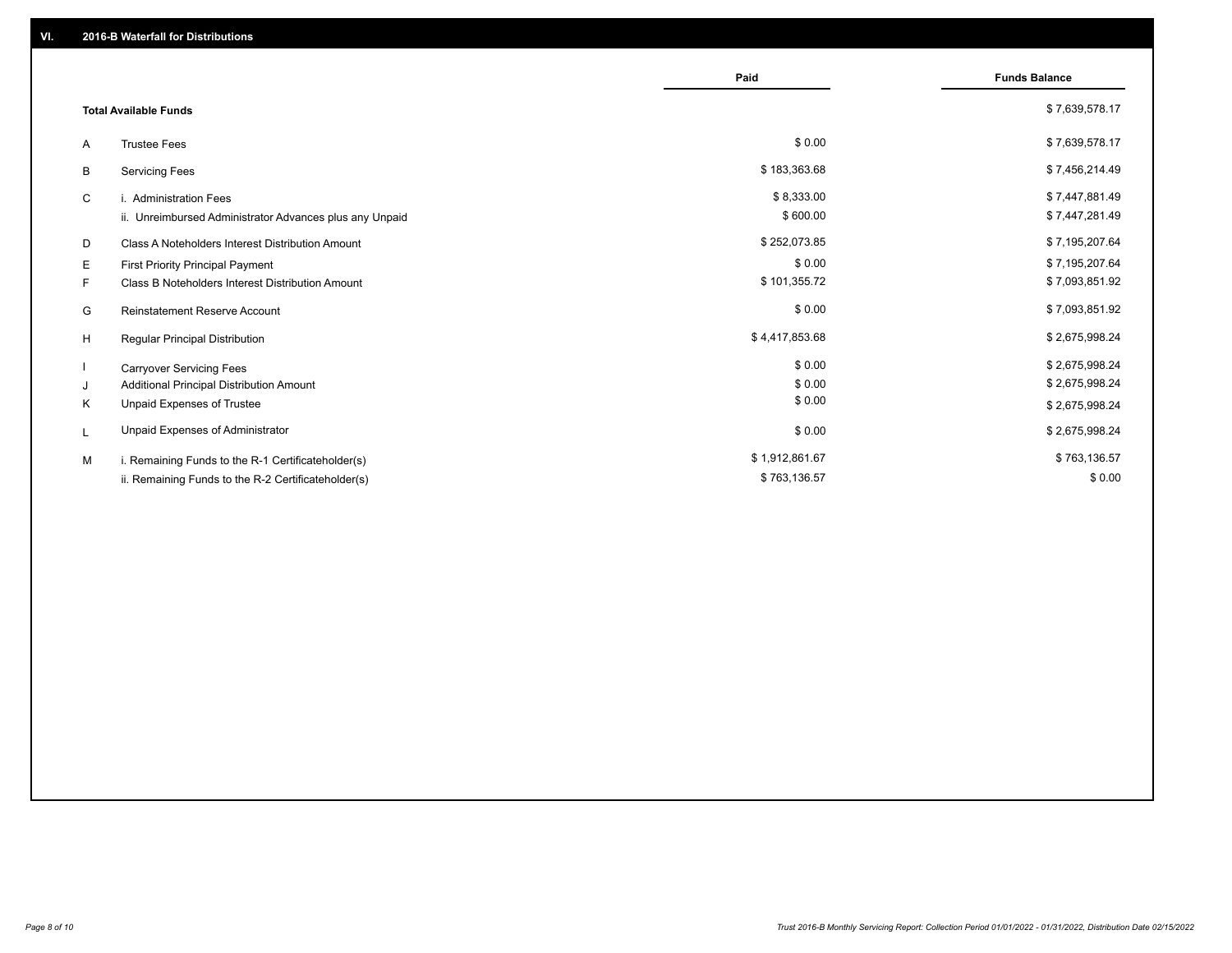## Ending Balance Factor Paydown Factor 0.010444099 0.010444099 0.000000000 Ending Principal Balance \$ 87,596,738.75 \$67,596,738.75 \$55,466,660.83 \$55,466,660.83 \$50,000,000.00 Principal Paid \$2,705,021.52 \$ 1,712,832.16 \$ - \$ - \$ - \$ - Interest Shortfall \$ 182,861.06 \$ 69,212.79 \$ 101,355.72 Interest Paid Total Interest Due \$ 182,861.06 \$ 69,212.79 \$ 101,355.72 \$ - \$ - \$ - Interest Shortfall from Prior Period Plus Accrued Interest Current Interest Due \$ 182,861.06 \$ 69,212.79 \$ 101,355.72 Accrued Interest Factor 0.002027114 0.002025000 0.002025000 0.001210448 0.0001210448 0.002027114 Interest Rate\* 2.43000% 1.55629% 2.60629% Daycount Fraction 0.08333333 0.07777778 0.07777778 Accrual Period End 2/15/2022 2/15/2022 2/15/2022 Accrual Period Begin 1/15/2022 1/18/2022 1/18/2022 Record Date (Days Prior to Distribution) **1 NEW YORK BUSINESS DAY** 1 NEW YORK BUSINESS DAY 1 NEW YORK BUSINESS DAY Spread/Fixed Rate 2.43% 1.45% 2.50% Index FIXED LIBOR LIBOR Beginning Balance \$ 50,000,000.00 \$ \$90,301,760.27 \$ \$90,301,760.27 \$ \$57,179,492.99 \$ \$50,000,000.00 \$ \$50,000,000 Cusip/Isin 78449GAB5 78449GAC3 78449GAD1 **A2A A2B B** 0.338211347 0.338211347 1.000000000 **Distribution Amounts**

\* Pay rates for Current Distribution. For the interest rates applicable to the next distribution date, please see https://www.salliemae.com/about/investors/data/SMBabrate.txt.

**VII. 2016-B Distributions**